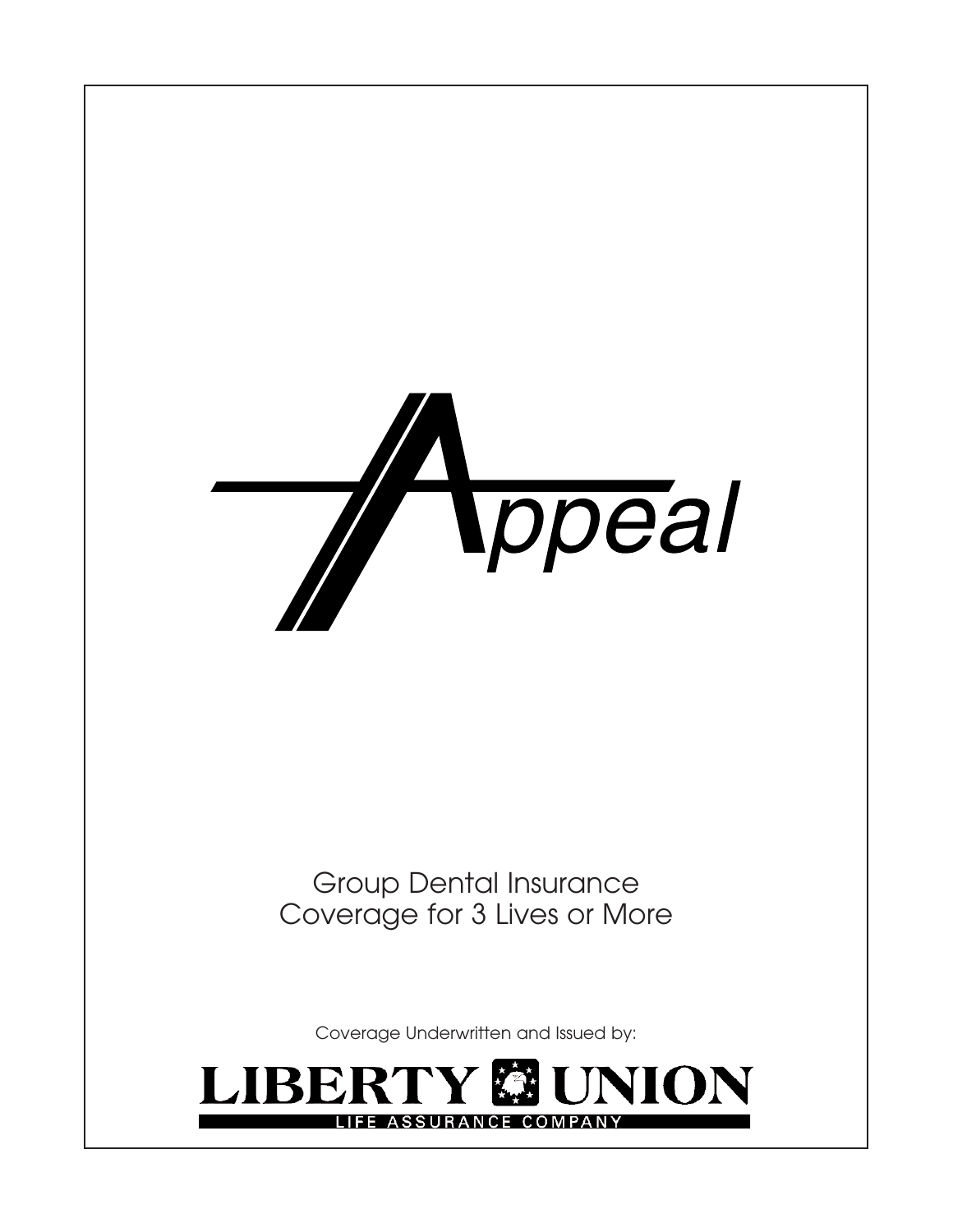# **APPEAL DENTAL PLAN**

The Appeal Dental Plan is a fully insured dental plan for groups with 3 or more employees. Appeal is underwritten by Liberty Union Life Assurance Company. Liberty Union Life is an insurance company domiciled in Southeastern Michigan and specializing in group and dental coverage.

Key features of the Appeal Dental Plan include; required benefit pre-determination for all services costing more than \$250 and a published schedule of maximum payments. Appeal is a stand alone dental plan and does not require the group to purchase any other insurance.

#### **I. Plan Underwriting**

A. Group size - 3 or more employees

#### B. **Participation**

- 1. If employer pays 100 percent of premium, then 100 percent participation is required.
- 2. If employer pays less than 100 percent of premium, then 75 percent participation is required.
- C. Coverage begins the first day of the month following the employer determined waiting period.
- D. There is a twelve (12) month waiting period on all major and orthodontic benefits unless documentation of prior group coverage is submitted.
- E. Premium rates are guaranteed for twelve (12) months.
- F. Plans and rates can be quoted from the rate card.

#### **II. Group Sales Submission**

Once a group has decided to purchase the Appeal Dental Plan, the following procedures must be followed by the group for policy issuance.

- A. Complete and sign the Participation Agreement.
- B. Complete and sign Enrollment Forms for all covered employees.
- C. Check made payable to Liberty Union Life Assurance Company for first month's premium.
- D. Complete and sign Waiver Forms where appropriate.
- E. Latest month's billing statement from previous dental insurer.
- F. Copy of benefit certificate from the previous dental insurer.

#### **III. Group Coverage Issuance**

Group acceptance and coverage issuance will be determined by Liberty Union Life. The issuance process and group notification of coverage will generally be completed within ten (10) days.

### **IV. Plan Operation**

Liberty Union Life will coordinate all Appeal marketing, issue group coverage, receive and process all employee/group status changes and bill all groups monthly.

Mid-America Associates, Inc. will administer all group plan benefits, process claims and verify benefits. Mid-America's Service Number is (248) 585-7900.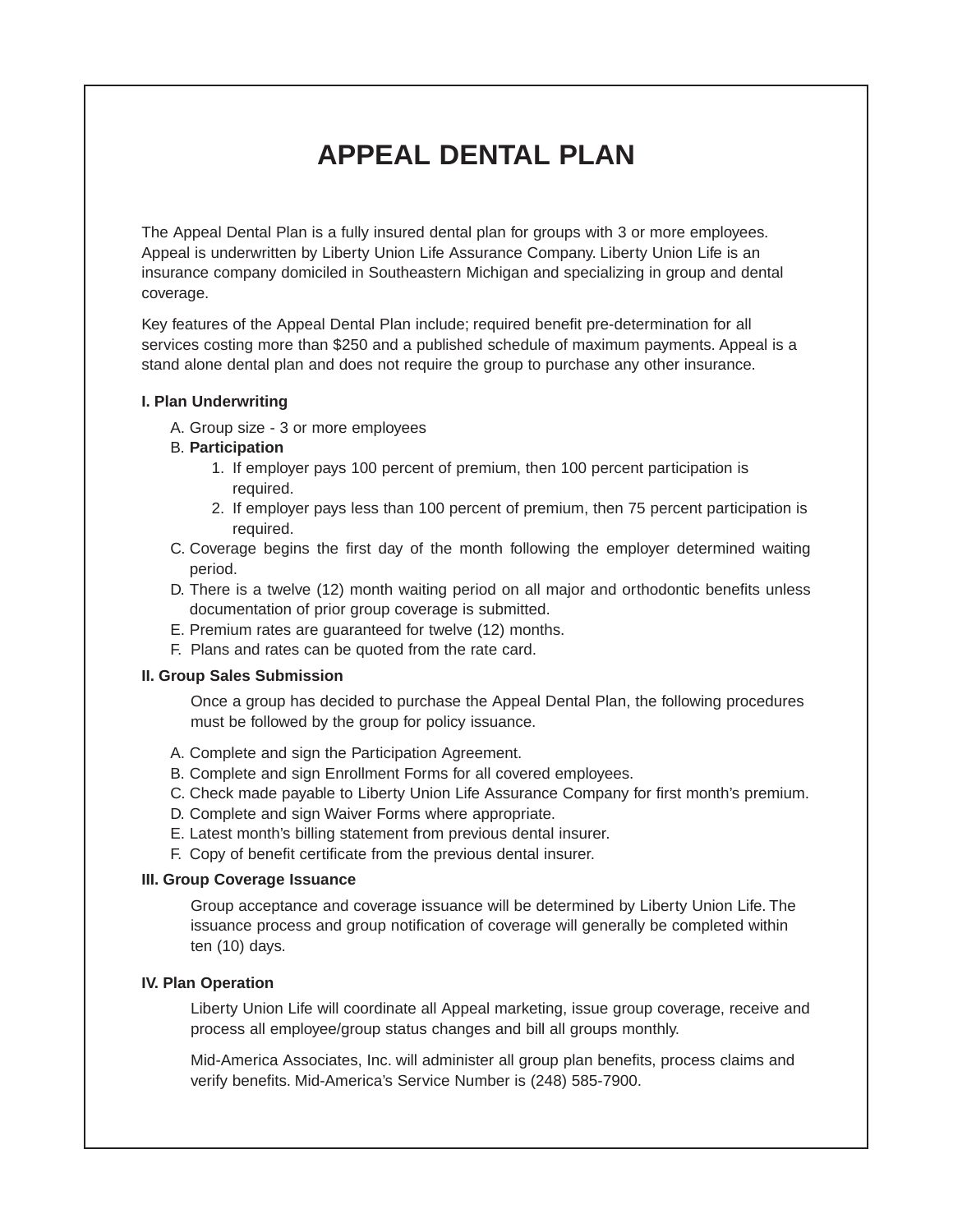## **PARTICIPATION AGREEMENT**

| <b>Ippeal</b> |
|---------------|
| Dental Plan   |

## **EMPLOYER GROUP INFORMATION**

| The Employer, in consideration of the Participation Agreement<br>that the insurance coverage, for which this is an application<br>reflects the following:    |                                                                  |  | Plan Anniversary Date:<br><b>Effective Date</b> |                                                      |                     | <b>Requested Coverage</b> |
|--------------------------------------------------------------------------------------------------------------------------------------------------------------|------------------------------------------------------------------|--|-------------------------------------------------|------------------------------------------------------|---------------------|---------------------------|
| FIRM NAME (Legal Name)                                                                                                                                       |                                                                  |  | Tax ID#                                         |                                                      |                     |                           |
| Address                                                                                                                                                      | City                                                             |  |                                                 | <b>State</b>                                         |                     | Zip                       |
| CORRESPONDENT CONTACT NAME                                                                                                                                   | <b>CORRESPONDENT TITLE</b>                                       |  |                                                 | <b>CORRESPONDENT PHONE</b>                           |                     |                           |
| Business is a: Sole Partnership<br>Partnership Corporation                                                                                                   | <b>Nature of Business</b><br>Total Number of<br><b>Employees</b> |  |                                                 | Number of Full-Time(30 or<br>more weekly) Employees: |                     |                           |
| New employees are covered on the first of the month following - 30 days<br>Other<br>60 days<br>90 days                                                       |                                                                  |  |                                                 |                                                      |                     |                           |
| Indicate the percent of insured's premium costs which the employer will pay for employee's                                                                   |                                                                  |  |                                                 | Name of Worker's<br><b>Compensation Carrier</b>      |                     |                           |
|                                                                                                                                                              |                                                                  |  |                                                 |                                                      |                     |                           |
| Has the employer had Group Dental Insurance Coverage for the past 12 months?<br>Yes<br>No If yes, attach a copy of the most recent premium billing statement |                                                                  |  |                                                 |                                                      | <b>Carrier Name</b> | Policy #                  |

### **EMPLOYER GROUP COVERAGE REQUEST**

| The Employer requests group dental insurance plan (please indicate appropriate): Plan (                        |                     |                              |                             |  |  |
|----------------------------------------------------------------------------------------------------------------|---------------------|------------------------------|-----------------------------|--|--|
| Deductible Level (                                                                                             | Copayment Level ()  |                              | Orthodontia Rider \$1,000 ( |  |  |
| Maximum Level (                                                                                                |                     |                              | Orthodontia Rider \$1,500 ( |  |  |
| The following Appeal Dental Plan monthly premium rates are issued for a group coverage effective date of _____ |                     |                              |                             |  |  |
| <b>Employee Coverage Categories</b>                                                                            | Number of Employees | Rate                         | Premium                     |  |  |
| <b>Employee Only</b>                                                                                           |                     |                              |                             |  |  |
| Employee & Spouse                                                                                              |                     |                              |                             |  |  |
| Employee & Child                                                                                               |                     |                              |                             |  |  |
| Employee & Family                                                                                              |                     |                              |                             |  |  |
| Monthly Billing Fee                                                                                            |                     |                              | \$15.00                     |  |  |
|                                                                                                                |                     | <b>TOTAL MONTHLY PREMIUM</b> |                             |  |  |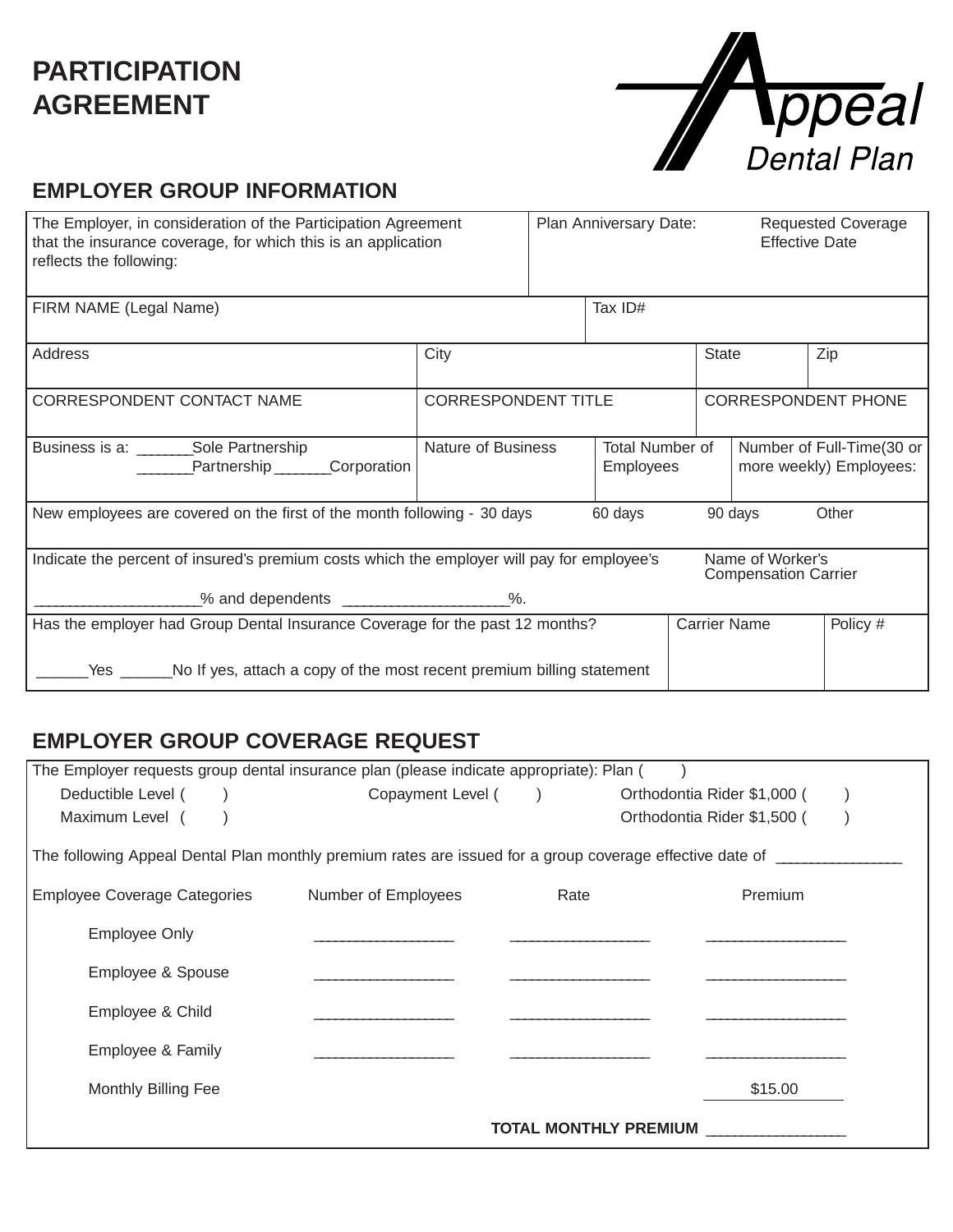# **APPEAL EXCLUSIONS AND LIMITATIONS**

Covered Dental Charges do not include and no benefits are payable for:

- 1. Services incurred as a result of any injury or illness covered under Workers' Compensation or similar entitlements or public programs, or as a result of war, riots or self infliction.
- 2. Services covered under a medial health plan to include surgery in connection with accidental injuries to the head and jaws, and treatment of tumors or growths or treatment for malformations or congenital defects.
- 3. Services not actually performed including charges for completion of insurance forms or missed appointments or services for which the necessity of performance cannot be proven to the satisfaction of the insurer.
- 4. Services, treatments, appliances or restorations for:
	- TMJ dysfunction
	- Alteration of vertical dimension or occlusion
	- Splinting or replacing tooth structure due to attrition or abrasion
	- Implantalogy of any type including grafts of any type
	- Preventive programs including sealants, oral hygiene instruction, myofuction therapy
	- Crowns whose sole purpose is as abutments of fixed bridgework
- 5. Services or treatments which are:
	- Primarily cosmetic in nature
	- Experimental
	- Specialized or customizing techniques including attachments
	- Duplicate or replacement (lost or stolen) or temporary appliances
- 6. Veneers on crowns or pontics placed posterior to the second bicuspid.
- 7. Prophylaxes and/or Oral Exam more than once every six months.
- 8. Full mouth x-rays more often than once per three year period. Bitewing x-rays more often than one set per one year period.
- 9. Analgesia or nitrous oxide and general anesthesia or IV sedation.
- 10. Treatment incurred prior to the effective date of coverage or after termination date of policy. Incurred dates are defined as date of final placement for crowns, bridges, dentures and the like or with respect to other procedures when service is completed.
- 11. Perioscaling and root planing limited to full mouth or four quadrant equivalent per 24 month period.
- 12. Services or treatment incurred during the first 12 months following the effective date of dental coverage of this policy by any uncovered member (employee or dependent) who (a) elects to enroll for dental coverage more than 31 days following original eligibility date or (b) enrolled for dental coverage after previous voluntary termination while eligible for dental coverage; except for Class I service.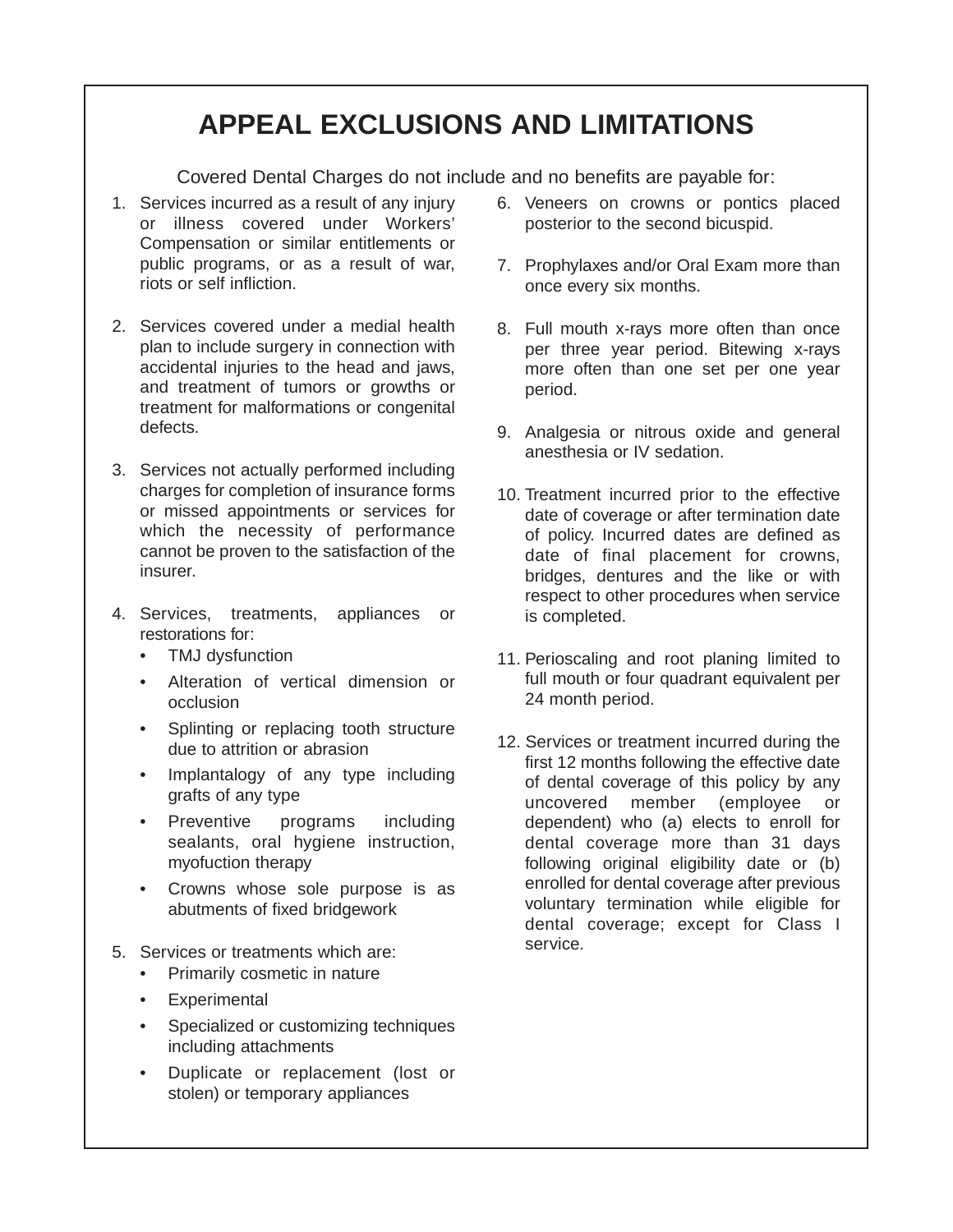## **APPEAL PLAN FEATURES**

#### **SCHEDULE OF MAXIMUM COVERED CHARGES:**

APPEAL Dental Plans include a published schedule of maximum payment allowances for covered services so both the insured member and the dentist know, in advance, what charges will be allowed.

#### **FREEDOM OF DENTIST SELECTION:**

APPEAL Dental Plan insured members may receive full covered services from any dentist they choose, select a dentist for each member of the family, and self-refer to specialists just by making the appointment. The choice is theirs.

#### **REDUCE OUT OF POCKET EXPENSES:**

APPEAL Dental Plan insured members reduce their balance billing out-of-pocket expenses when they receive care from any of the over thousands of participating dentists. All participating dentists are contracted with the PPO Dental network to accept the plan's Schedule of Maximum Covered Charges. To receive care from a PPO participating dentist, members select a dentist from the Dentist Directory and schedule an appointment.

## **GENERAL INFORMATION**

#### **WHAT FIRMS ARE ELIGIBLE?**

Any firm with three or more employees engaged in one of the following industries: Construction; Manufacturing; Government; Wholesale and Retail Trade; Transportation; Commerce and Services; is eligible for participation under this program.

The prospect must be:

- A. A stable business organization with low employee turnover.
- B. A firm with definite employer-employee relationship.
- C. A firm having the facilities and authority to handle administrative functions connected with the plan.

#### **WHICH EMPLOYEES AND DEPENDENTS ARE ELIGIBLE?**

Eligible dependents are an employee's spouse and unmarried children under 19 years of age (also those 19 to 25 years of age if they are full-time day students attending an accredited educational institute). In the event an employee or dependent was not added within 31 days when first eligible, no benefits except Class I services will be paid during the first 12 months following the date any such employee or dependent is added.

#### **PARTICIPATION REQUIREMENTS**

Employees and Dependents

Dental Insurance is available to a firm only if:

- a. The firm pays the entire employee cost so the 100% eligible employee participation is maintained, or
- b. Such plan is provided to the employees of a firm only as a compulsory part of their medical-dental plan so that only those employees enrolling for the "plan" receive the full package of benefits (one segment will not be provided any employee without the other segment). In this event, the employee segment can be contributory, but 75% participation will be required for employees.
- c. Firms that fall below these requirements or fall below three insured employees will be given 90 days to bring participation up to the required levels. If not done, this dental plan will end at that time.

#### **WHEN DOES COVERAGE BECOME EFFECTIVE?**

Coverage for full-time employees of new firms begins on the date the participation has been accepted. The Insurance Company reserves the right to decline acceptance of any firm. Coverage for new employees of participating firms begins on the date they have completed the waiting period stipulated by the firm on their master application. Each employee will receive a certificate of insurance outlining the benefits and provisions of the policy. Full-time employee means those working 30 or more hours weekly.

#### **WHEN DOES INSURANCE TERMINATE?**

A participating firm's coverage ceases on the earlier of (a) termination of the policy (the Company may non-renew the plan subject to 60 days of written notice); (b) due date of premium unpaid within the grace period; (c) due date next following notification by the firm of cancellation; or (d) the date the participating firm no longer meets the participation requirements. An employee's insurance ceases on the earlier of (a) termination of the participating firm's coverage, as outlined above; (b) the date of the termination of active employment with the firm; (c) cessation of premium payments for such person.

#### **HOW ARE PREMIUMS PAYABLE?**

The premium billing you will receive will show each insured's name and premium. Adjustments will be reflected on the next statement. Premiums are due only on the first day of the month.

A 30-day grace period is allowed for premium payment. Upon termination of the plan, all unpaid premiums for insurance up to the date of termination, including any part of the grace period during which the insurance was in force, is due and payable by the participant.

#### **REPLACEMENT OF EXISTING PLAN**

If the firm has had a group dental insurance program in effect which is being replaced by Appeal, the Company, in applying any deductibles or waiting period in the Appeal plan, will give credit for the satisfaction (or partial satisfaction) of the waiting periods and deductible amounts satisfied with the immediate preceding insurance underwriters, but only if:

- 1. Such previous dental insurance was shown by the firm on their application foe dental insurance with us, and
- 2. A copy of the previous carrier's last dental premium statement with effective date of coverage was included with such application, and
- 3. A copy of the pervious carrier's dental program (brochure, certificate, or policy) was included with such application. In the event of a dental expense incurred after the effective date of our plan for which our benefits payable would be affected by recognition of such previous carrier's program, the firm will furnish proof of such satisfaction with the previous carrier sufficient to permit verification of the benefit determination.

#### **COORDINATION OF BENEFIT**

This plan includes a coordination of benefits provision. If any family member is eligible to receive benefits under another group or franchise plan, employee welfare or benefits plan, or through any governmental program, benefits under this plan will be coordinated with the benefits from any other plan so that up to 100% of the "allowable expenses" incurred during a calendar year will be paid jointly by the plans. An "allowable expense" is any reasonable, necessary and customary item of expense covered in part or full under any one of the plans involved.

#### **HOW ARE CLAIMS HANDLED?**

Administration of the plan has been designed to keep paperwork to a minimum. Upon installation of the plan, you will receive a supply of a form approved by the American Dental Association which is used by the employee's dentist. The benefits may be assigned by the employee to be paid directly to the dentist.

#### **EXTENDED BENEFITS**

If insurance ends other than for payment of the maximum benefit, before completing selected major dental treatment which began while insured, insurance for only the incomplete treatment will be extended until the first date insurance begins under another group dental policy which pays benefits for the treatment in process, or if not replaced, 3 months from the date coverage terminated.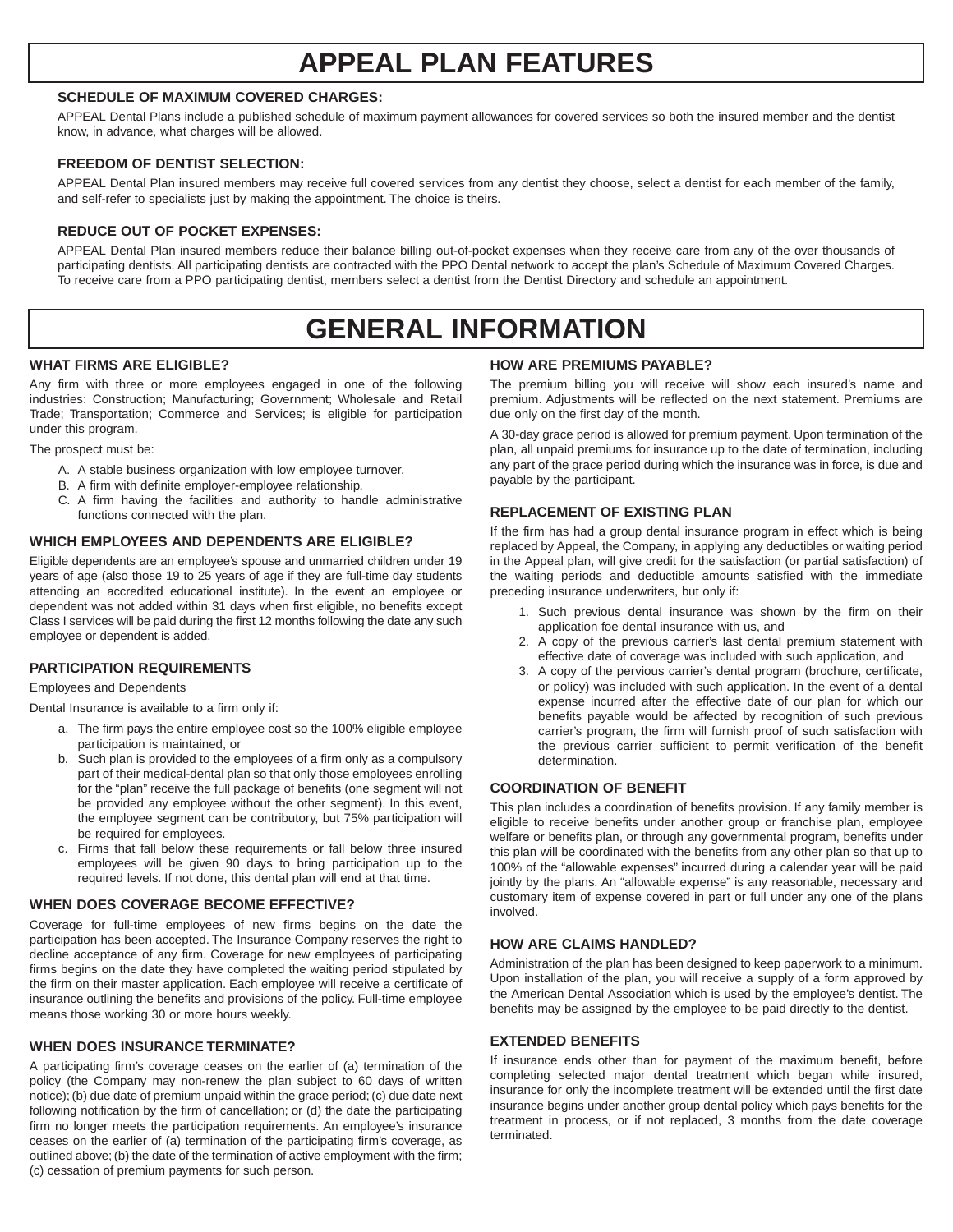# **APPEAL DENTAL BENEFITS IN BRIEF**

| <b>PLAN</b>        | A       | B       | C       | D       |
|--------------------|---------|---------|---------|---------|
| CALENDAR YEAR MAX. | \$1,500 | \$1,500 | \$1,000 | \$1,000 |
| <b>Deductible</b>  |         |         |         |         |
| Preventive         | -0-     | -0-     | -0-     | -0-     |
| Other              | \$25    | \$25    | \$50    | \$25    |
| Family             | 3X      | 3X      | 3X      | 3X      |
| <b>Coinsurance</b> |         |         |         |         |
| Preventive         | 100%    | 100%    | 100%    | 100%    |
| Routine            | 100%    | 80%     | 80%     | 50%     |
| Major (1 Yr. Wait) | 100%    | 50%     | 50%     | 50%     |

# **ORTHODONTIA COVERAGE**

Quotation of orthodontia coverage requires the addition of added monthly premium. The additional monthly premium cost is to be added to the Employee & Child and the Employee & Family rates only.

### **OPTIONS**

- \* Orthodontia with a lifetime maximum of \$1,000
- \* Orthodontia with a lifetime maximum of \$1,500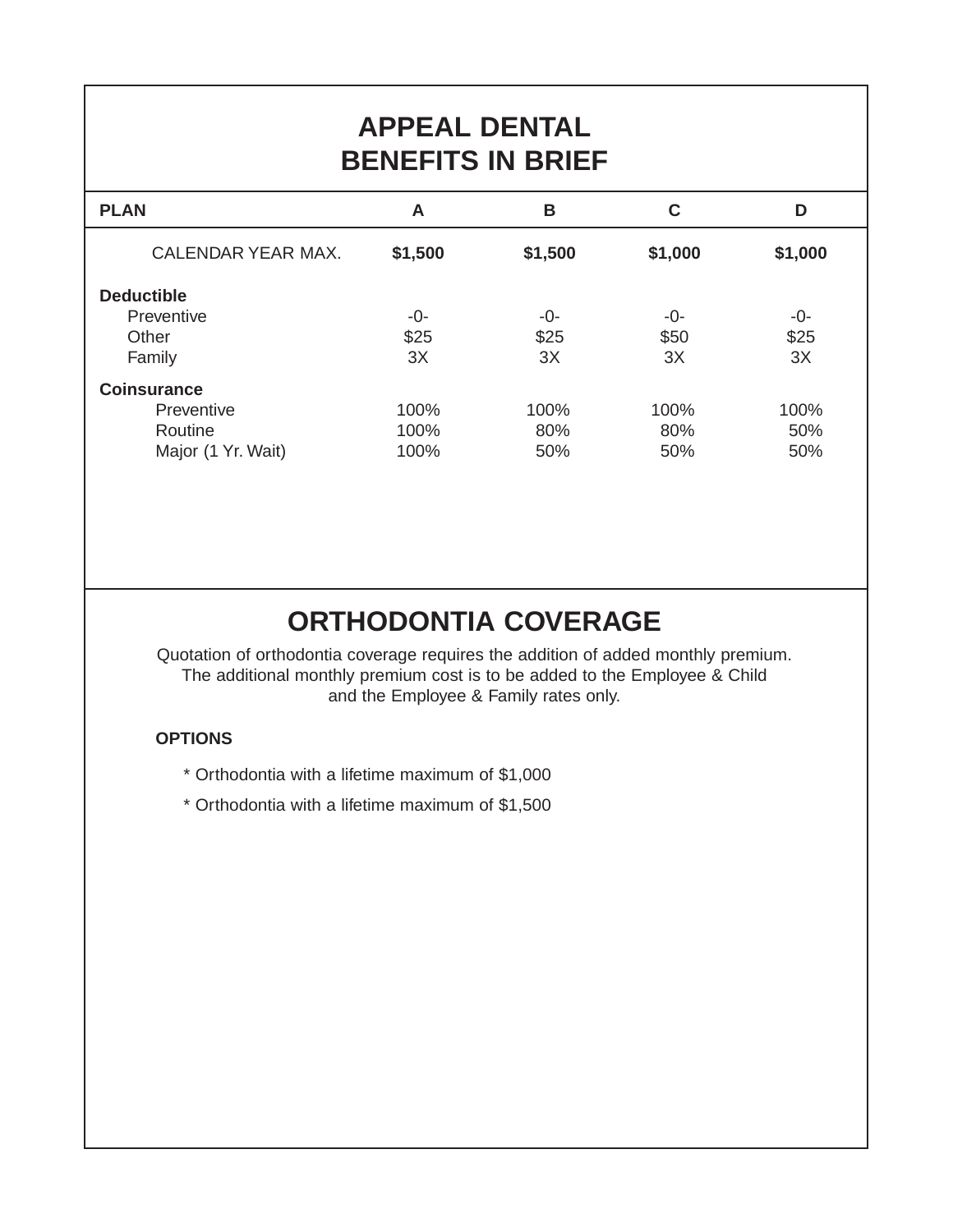## **APPEAL DENTAL COVERED DENTAL SERVICES**

### **CLASS I — Preventive Procedures**

- 1. Oral Prophylaxis (once per six month period).
- 2. Topical applications of fluoride for children up to age 17.
- 3. Space maintainers to replace primary teeth prematurely lost.
- 4. Bitewing X-rays limited to one set per one year period.
- 5. Full mouth X-ray series including bitewing (or Panoramic X-ray) limited to once per three year period.
- 6. Oral Exams (once per six month period).

### **CLASS II — Routine Procedures:**

- 1. Other X-rays as necessary not covered in Class I.
- 2. Restorations, fillings (amalgam, composites, etc.) other than gold or cast restorations, to restore diseased teeth.
- 3. Emergency Treatment, palliative.
- 4. Oral Surgery, as follows: Extraction of teeth, alveolectomies, frenectomies, removal of tori, root recovery.
- 5. Endodontic Treatment, root canal treatment.
- 6. Periodontal Treatment.
- 7. Adjustments and repairs to full and partial dentures and fixed bridgework.
- 8. Relines and rebases not more often than once every 3 years.

### **CLASS III — Major Procedures**

(Beginning after 12 consecutive months of coverage under the employer's dental plan.)

- 1. Jackets, Full Cast or Veneer Crowns, and all gold and cast restorations. These restorations will be authorized only when the tooth, because of extreme caries or fracture, cannot be restored with amalgam, composite or other restorative material.
- 2. Initial Fixed Bridgework and full or partial dentures for the replacement of permanent teeth:
	- a. which were extracted on or after the effective date of this insurance.
	- b. if the teeth were missing prior to the effective date of the Covered Person's coverage under this Policy, dental benefits are not payable unless an additional tooth or teeth are extracted while the Covered Person is covered under this Policy and such tooth/teeth are included in the appliance.
- 3. Replacement of fixed bridgework or full or partial dentures if the appliance is at least 5 years old and cannot be made serviceable and the treatment commences after the insurance has been in effect for the insured person at least 2 years.

### **CLASS IV — Orthodontia**

(Beginning after 12 consecutive months of coverage under the employer's dental plan.)

Appliances and treatment for dependent children under age 19 when such treatment begins one year after a dependent's effective date of dental insurance.